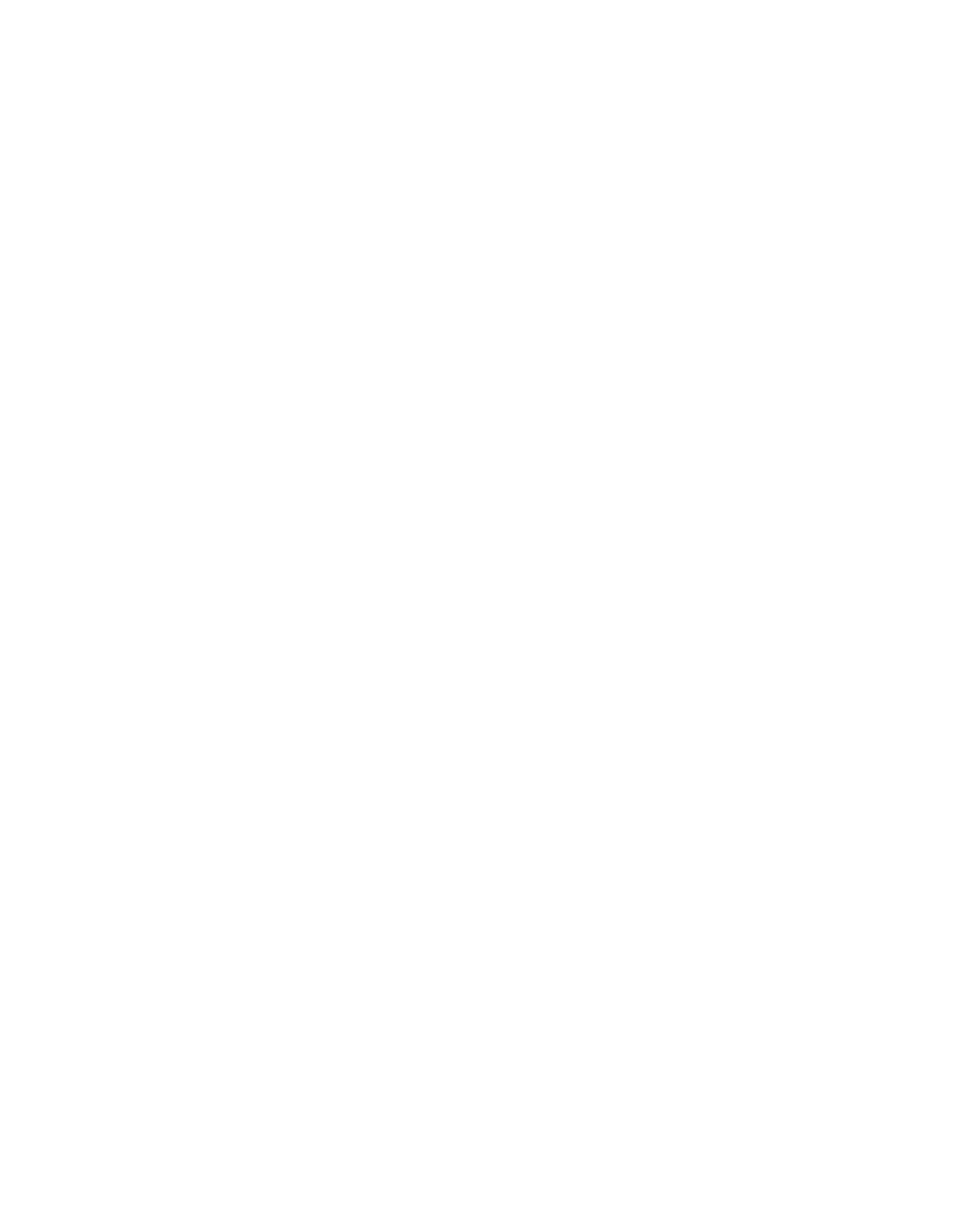## A Behaviour-oriented Approach to an Implicit Ob ject-understanding in Visual Attention

H-M- Gross D- Heinke H-J- Boehme U-D- Braumann T- Pomierski

Technical University of Ilmenau Dept- of NeuroinformaticsGermany Indiana I I nuningia L'Orginiani V e-man. nomisemiormaans.au-mienau.ue

#### ABSTRACT

We present a hypothesis and a neurobiologically motivated neural architecture for selforganization of a behaviour-oriented implicit object-understanding in the context of an attention based scene analysis The paper emphasizes the functional architecture for selforganization of an object-understanding on the basis of internal anticipation reshuing and evaluation of the scanning process Finally by means of chromatic real-world scenes we demonstrate the eect of an emerging object-understanding on the scanning process evident as dramatical modifical modification of the spatio-spatio-spatio-spatio-spatio-spatio-spatio

#### 1. Selective visual attention and "Object-understanding"

Selective attention is a widely accepted mechanism explaining the decomposition of a fovealized complex visual scene into a sequence of reliably detectable input components Numerous publications on reconstruction for instance and the contract of the contract of the contract of the contract of the contract o phasize the purpose of visual attention to focus the limited neural resources for recognition on specific regions within this scene. Also, in our behaviouroriented approach to visual perception presented here this data-driven and knowledge controlled dissolution of the highly parallel visual input into meaningful components, which can be reassembled in a flexible way to complex perceptual structures, is of fundamental importance Especially the knowledge controlled decomposition is a prerequisite for handling unknown scenes or objects. Therefore, of our particular interest are cortical learning and control principles, that facilitate a selective manipulation of the scanning dynamics in the course of scene analysis

Most of the known approaches are oriented on modeling the preattentive search or the biologically motivated top-down control but especially the problem of unsupervised on-line learning - as a prerequisite for a exibited control of the matter, means consider red. Therefore, we present a neural architecture able to generate and verify hypotheses on the further progress of the internal scanning process (Sensory Control led Internal Simulation- and to learn actively considering the conformity between the inter-



Fig. 1: Evolution of stable temporal relations in attentional vision as expression of extractable stable intra-object relations to be interpreted as an emerging someories internet understanding which components of the visual scene belong together. Based on this acquired implicit objectunderstanding, the proposed neural architecture is able to manipulate the data-driven scanning beha viour more and more to make it more eectively and to accelerate the internal decision processes

 nally anticipated and the real data-driven scanning process In this context anticipation means the generation and testing of hypotheses about which meaningful components what are to be expected understanding this internal scanning of a fovealized visual scene is expression of a behaviour similar to analysis when and where in the visual field  $-$  this is an internal simulation of a real scanning process In our the external eye-movements during saccadic scene

In our concept self-organization of an object-

Supported by the German Federal Department of Research and Technology (Technology Technology Basic No. 1999) IN 
D - NAMOS-Pro ject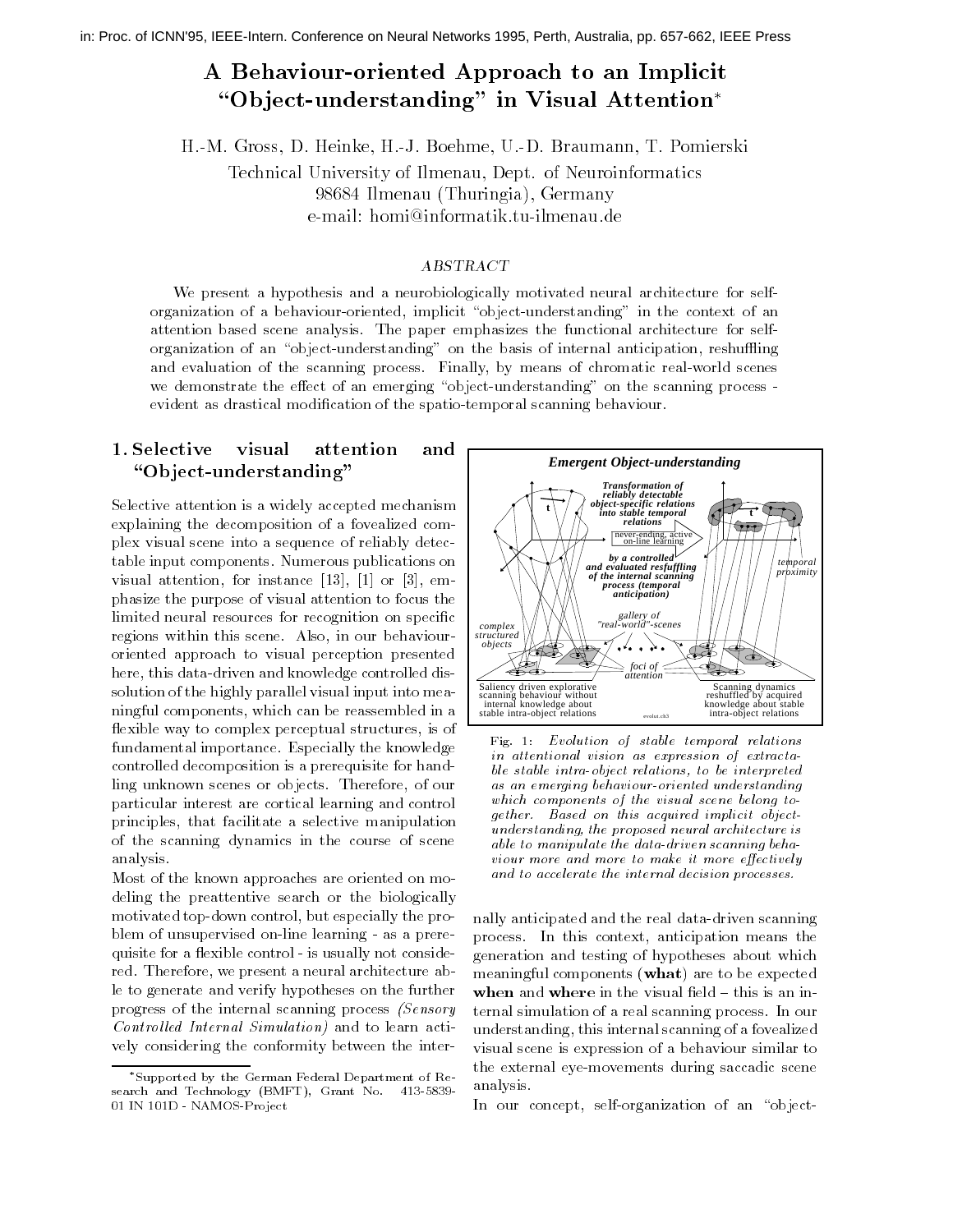understanding" means, that typical, reliably detectable striking visual components and their objectspecific spatial relations detected during preceding scannings more frequently, gradually can be learned and coupled in the temporal domain (see Figure 1). This way, an *active reshuffling in time* of the scanning process is achieved. This is necessary to bring those input components into temporal  $proximity$ , which make some sense together but are not yet proper coded in the spatio-temporal data stream. We postulate, that the evolution of temporal proximity in scanning behaviour is to interpret as a simple behaviour-oriented understanding which components of a visual entity (object) belong together. In our opinion, temporal proximity in attentional processing could be a well-suited possibly the only criterion for an autonomous segmentation and learning of unknown objects arranged in highly structured visual scenes. In this sense, our propoof a characteristic scanning behaviour selecting the relevant input components belonging to the same or jour successively in times - without the means of a new preceding explicit training of all relevant objects in a special learning mode

# tentional Model

Based on the known facts from neurophysiology neuroanatomy and psychophysics (for more details see Figures 2 and 3), we developed a neurobiologically inspired model able to generate internal attentional focus movements as significant systems behaviour This model is to decompose a fovealized retinal image into a sequence of reliably detectable components ranked by its visual conspicuousness and controlled by the already acquired knowledge To establish a consistent internal representation the attentional search has to be guided by the already acquired knowledge from the beginning. Additionally the dition dition and distinct should show and showledge the showledge of the showledge of the showledge of the showledge of the showledge of the showledge of the showledge of the showledge of the showledge of t be reproducable as good as possible under varying conditions (illumination, scene composition, etc.). Therefore, we introduced several robust adaptation mechanisms in the early-early-early-early-early-early-early-early-early-early-early-early-early-early-early-early-early-early-early-early-early-early-early-early-early-early-early-early-early-early-early-early-early-early levels of our model see all  $\mathcal{N}$  and  $\mathcal{N}$  are model see all  $\mathcal{N}$ 

Our neural architecture is composed of several interacting subsystems which define basic abilities and information processing tasks a- to yield a measure of the conspicuity of locations within a complex structured scene b-most salient scene b-most salient salient salient salient salient salient salient sali regions of the scene in a topographic organized Saliency Map c- to shift the focus of attention from the current to the next striking location and d- to anticipate the scanning dynamics and to control the preattentive flow of information taking into account



Fig. 2: Major visual processing pathways of the primate brain that have been considered in our model. Information from the retino-geniculo-striate pathway enters the visual cortex through area  $VI$  and then proceeds through a hierarchy of visual areas that can be subdivided into two major functional pathways The so-cal led what--pathway leads through  $V_4$  and Inferotemporal Cortex (IT) and is mainly concerned with object-feature identi cation regard less of position or size The where-pathway leads into the Posterior Parietal areas  $(PP)$ , and seems to be concerned with the locations and spatial relationships among objects, regardless of their identity. As proposed in OLSHAUSEN  $[10]$ , we consider the  $PP$  as a "saliency map" representing the locations of potential attentional targets in the scene. The Pulvinar may play an important role in providing the control signals required for dynamical routing and modulating the information flow from V1 to IT. Referring back to [9], the Prefrontal Association Cortex (PFAC) is considered as highest organizational level for learning planning and dynamical control of the temporal explorative behaviour in our concept when system).

the already acquired knowledge about stable intraobject relations

architecture and the main processing levels Locies temporal feature discontinuities striking the continuity of the striking of the striking of the striking of the phor proposed by Treisman 
 and Anderson version of the Olshausen-Anderson model As Olshausenss approach our model belongs to Figure 4 shows a simplified scheme of the model regions within the fovealized scene) are detected in parallel by a *data-driven feature analysis*. Based on a dynamic routing of these located retinal information, an *attentional identification process* analyzes the selected details of the scene This routing process from retina to cortex is called internal scan  $ning$  and is consistent with the "searchlight meta-For the routing we implemented a simple we implemented a simple  $\mathbf{r}$  and  $\mathbf{r}$ the so-called input-dimensional models of  $\mathbf{r}$  and  $\mathbf{r}$  and  $\mathbf{r}$  and  $\mathbf{r}$  are called input-dimensional models of  $\mathbf{r}$ of attention The key action of this attention mechanism is to route selectively 'interesting' regions of the visual scene onto higher 'cortical' processing levels

The identification of the actual focus of attention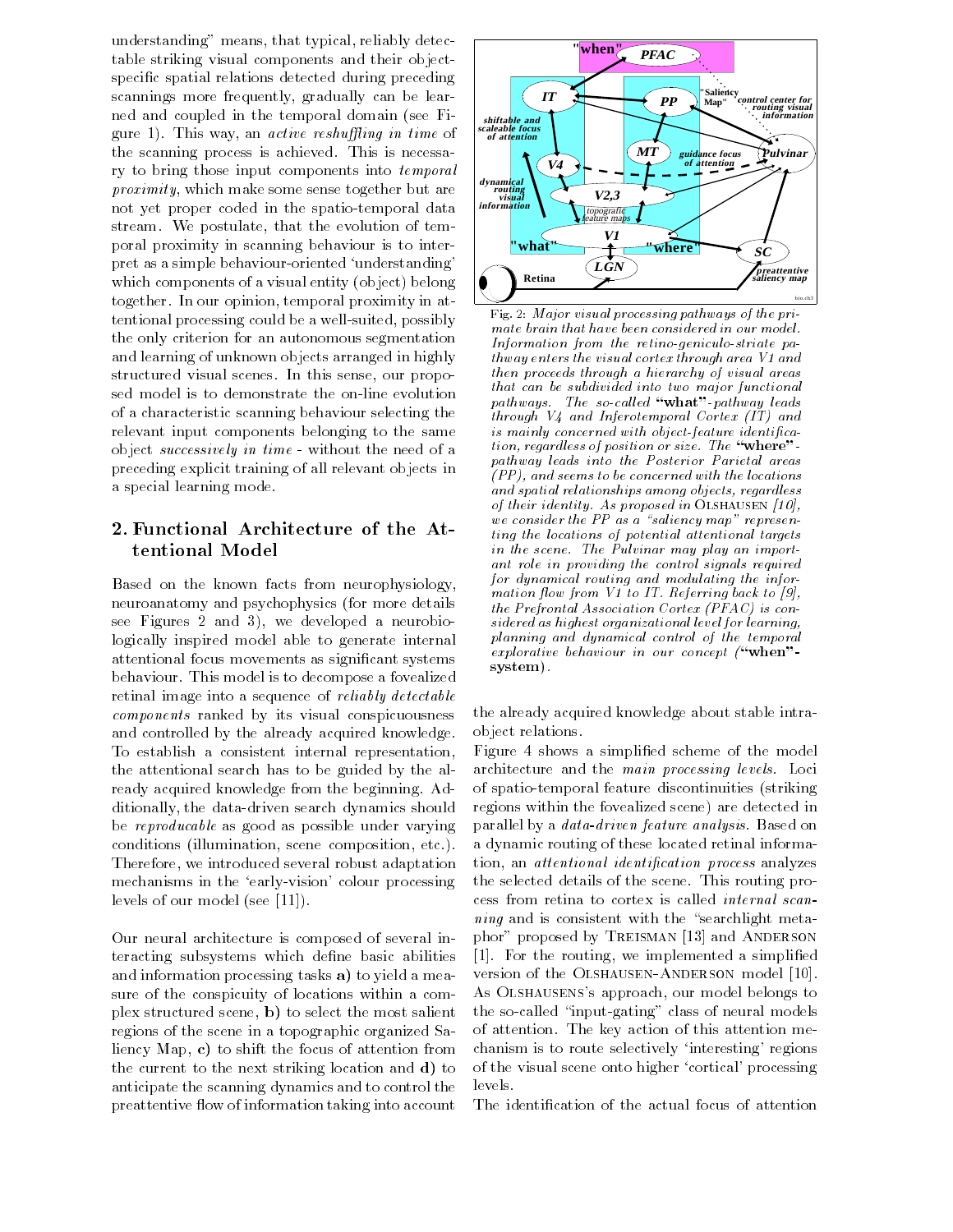

Fig. 3: Translation the relevant neurobiological facts from Fig. 2 into a principal functional architecture, that underlies our model in Fig.  $4$ .

where  $\mathbf{r}$  is spatial relations to the previous to the previous to the previous to the previous spatial relations of  $\mathbf{r}$ focus ('where') are stored in two separate memory sections of our Feature Transition Memory ('wherewhere the following and the following Episodic Objects of the following  $\mathcal{L}$ ject Memory integrates the attentional shifts extracted and predicted successfully by the Feature Transition Memory and tries to establish and to verify internal object hypotheses by claiming shifts to scene locations specific for that objects (topdown control The attentional and the data-driven processing pathways feed their target demands into the Attentional Control Map representing the whole scene in parallel. This map decides 'when and where' to shift the focus of attention. A detailed discussion of the lower subsystems (see Fig. 4) is  $\sigma$  in the interval of  $\sigma$ 



Fig Simpli ed functional architecture of our attentional model

#### 2.1. Saliency System (SS)

The reliable detection of striking regions within



Fig Computation of a Saliency Map of a typical input scene -top left as prerequisite both for the pre attentive and the attentive scanning process. For that purpose, differences in local and global conspicuous features are detected in distinct analyzing pathways Up to now pyramidal organized feature maps for local contrasts in the intensity of the intensity of the intensity of the intensity of the intensity of the intensity of the intensity of the intensity of the intensity of the intensity of the intensity of the intensity of the i  $contrast\,$  in a new, neurobiologically inspired colour space - the contract - through - the contract - through - through - through - through - through - through - th in our Saliency System. By weighted superposition of these activity maps an encoding of saliency or high syntactic complexity -see text in the Saliency Map -top right is realized This superposition is a critical point since no detailed experimental data are available about this. Only estimated parameters providing plausible simulation results can be proposed. The marked scanding the course of a data dramatic shows the course of a data dramatic shows the course of a data dramatic preattentive search and the sequence of selected most striking input locations

the input is a prerequisite for the evolution of an object-understanding during explorative scanning the scene. Therefore, we developed a Saliency System in that has been included essentially by the stem in the stem in the stem in the stem in the stem in the s the neurophysiological concepts of primary visual processing in a variety of maps for different elementary features, such as texture, contrast, colour or model we utilize a very model we utilize a very model we utilize a very set of the set of the set of the se simple measure of saliency based on "luminancetexture-colour pop-out see Fig The goal of the Saliency System is the reliable detection of differences in local conspicuous features of the input in separate analyzing pathways and their encoding in an activity landscape within a *Saliency Map*. The state of each of these maps therefore signals how conspicuous a given location in the visual scene is By weighted superposition of the neural activity in the different feature maps, an encoding of high syntactic complexity (many different feature detectors activated at the same place and the same time) into a blurred activity distribution in the Saliency Map is realized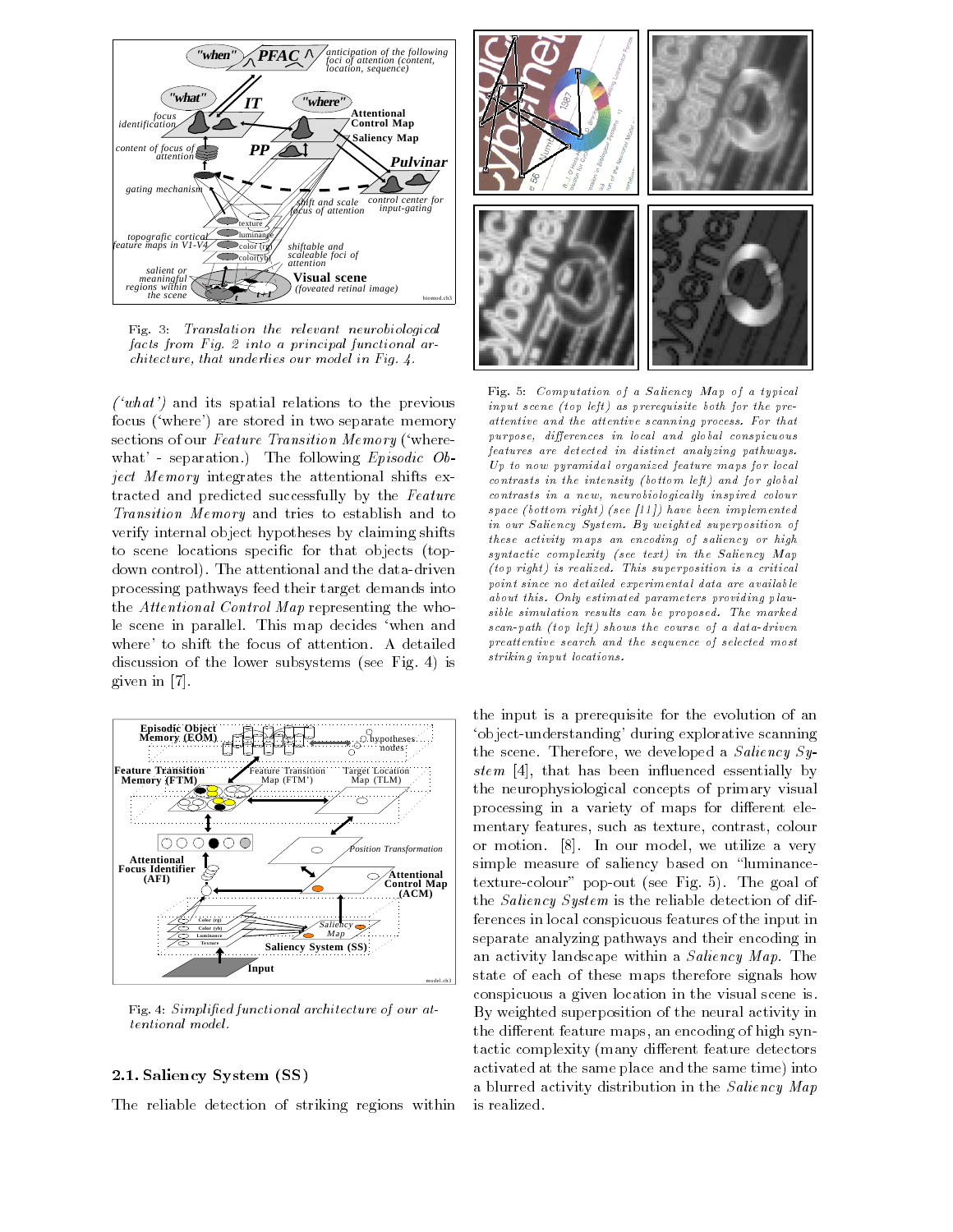#### 2.2. Attention Control Map (ACM)

The objective of this control map is to guide the focus of attention to salient or meaningful regions of the visual input. Therefore, the ACM carries out a sequential search for the most striking locations within the visual field which have been encoded as peaks within the activity landscape of the ACM When the input to the map has various activity peaks because of several salient locations in the visual scene, the network is to select not simply the maximum one but successively the peaks with the highest competition energy in the landscape This way, the Attention Control Map generates a sequence of decisions controlling control the foci of attention to route their contents to the Attentional Focus Identifier and the Feature Transition Memory The ACM is modulated both bottom-up by the Saliency System and top-down by spatio-temporal expectations from the Feature Transition Memory This way, the map and the routed sensory data are controlled by activated hypotheses (*What items* where in the visual field  $\ell$ ), so that the interesting components can be reshuffled in time according to the state of internal hypothesis activation The higher subsystems communicating with ACM (see Fig. 4) register their activity maps only after an appropriate position transformation into ACM and vice versa. For that purpose, the absolute position coding within the Attention Control Map is transformed into a relative position coding of distance and direction between subsequently following foci of attention to the seeding and seeding a set of the second second second second second second second second s

#### 2.3. Attentional Focus Identifier (AFI)



Fig. 6: Processing properties of the Attentional Focus  $\emph{Identifier demonstrated in context of a segmentation}$  $problem$  of a typical chromatic scene from the gallery -left Local input regions having similar local feature sets -colors texture show very similar local classi cation results -right because of the topographic orga nization of the Neurons within AFI. The local classification results are shown as grey-values in a  $64*64$ grid

The Attentional Focus Identifier (AFI) operates on the focus of attention controlled by the  $At$ tentional Control Map It determines the similarity of the actual attentional focus feature set to

the feature sets extracted and learned in previous scanning cycles. In this context, we implemented and tested different unsupervised learning neural networks Self-Communicated Feature Maps Software Maps Software Neural Gas, FuzzyART). Because of their topology preserving properties, the SOFM show very robust and good reproducable classification results see Fig. ., a presequence for the extraction of  $\mathbb{R}^n$ stable and specified intra-during the specific contra-during the contraanalysis of image sequences

In the *Validation Layer* of the *Target Focus Identi*fier, a substructure of the AFI (see Fig. 7), the feature sets of the foci predicted by the Feature Transition Memory as 'what-where-expectations' are verified and evaluated returning reinforcement signals to the system. This task is called *specific hypothe*sis verification and is fundamental for the active learning in the Feature Transition Memory

### 2.4. Feature Transition Memory (FTM)



Fig. 7: More detailed information flow within the "what"-system of our model between the different neural subsystems for focus identification and selection on other the next shift in the scan process - when process - when we have shared the scan process - when we h expectation).

in the Fauture Transition of the FTM-1 and the FTM-T In the context of our behaviour-oriented approach an object can be described as a temporal scanning sequence of meaningful components belonging together. Therefore, FTM extracts and learns continuously stable intra-object transitions using the statistics of the explorative behaviour during preceding scanning processes Preattentive inter-object shifts can not be stabilized sufficiently in this memory, since the objects in different scenes usually vary in their spatial arrangements (see Fig.  $8$ ). The FTM learns stable feature-position relations between subsequent foci of attention by linking position codings, that occur repeatedly in the Target  $Lo$  $cation Map$ , with corresponding feature transitions and 7). The feature transitions are learned by mo-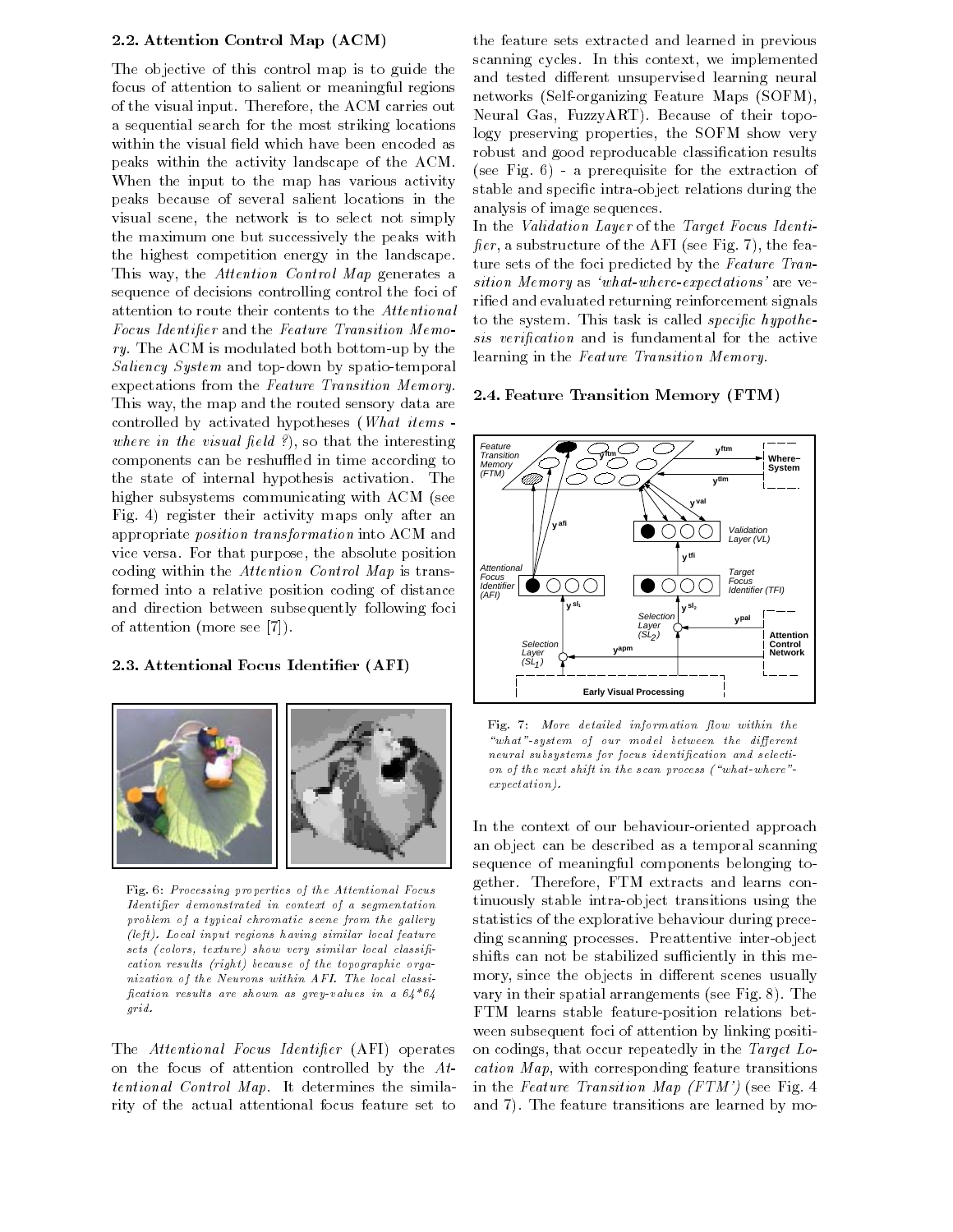

Fig. 8: Some examples out of the gallery of typical 'real-world' scenes composed of structured objects -not learned explicitly and therefore initial ly un  $known to the system)$  and varying complex background situations for simulating the self-organization of  $a$  behaviour-oriented implicit "object-understanding". All objects show relatively stable intra-object relations between salient or meaningful components. Since the objects vary in the scenes with respect to translation illumination and view, we get unstable inter-object and object-background relations.

difying the weights between the AFI and the FTM providing a measure for the stability of a move from one region to the next expected region An internal Validation Layer (see Fig. 7) continuously evaluates the success of a feature-position prediction and controls the learning process actively by giving reinforcement signals to the Feature Transition Map and the *Target Location Map*. So, a reproducable transition from one interesting region to another certain region gains much reinforcement, whereas where- where-the-contractions gainst relations re ment

The comparatively unspecific and very local hypotheses generated by this subsystem should rather be considered as a preliminary stage for an implicit object-understanding since more global temporal relationships between the movements cannot be extracted and represented yet This was the crucial motivation for the development of a second attentional level, the Episodic Object Memory.

#### Episodic Ob ject Memory EOM-

This subsystem is the highest organizational level of our architecture, where both internal anticipation and dynamical control of the following scanning process take place (see Fig. 4). While in the FTM only unspecific hypotheses on the next most likely



Fig. 9: Temporal evolution of an emergent object $understanding to be seen as modification of the scan$ ning behaviour of the same scene after presenting and which seems are scenes of the gallery of the galaxies of the galaxies of the galaxies of the galaxies of t top left to bottom right -top left The marked shifting of the focus of attention shows the course of the data driven search and the decomposition of the scene into a sequence of striking local input components arranged according to their local conspicuousness. The sequence of the transitions is shown by superimposed black lines Without any internal know ledge about typical intra object relations -whatwherewhen the system is not able to establish suitable hypothesis about objects to anticipate an effective scanning. In result, numerous shifts occur between the penguin and the salient struc tures in background. The system is not able to select the striking components of the same object successi vely in time -bottom right Result of the evolution  $p$  rocess - this figure illustrates a completely knowledge  $controlled\ scanning\ process\ starting\ from\ the\ penguin.$ The white lines connect those foci of attention that have been driven successfully by the  $EOM/FTM$  on the base of the self-organized 'what-where-when' objectknowledge acquired during the last 90 scenes.

 objects For that purpose the components of difmove can be generated and verified, the Episodic Object Memory tries to take longer sequences of successfully predicted focus transitions and to keep them as candidates for whole objects or parts of ferent scanning sequences are mapped into characteristic memory traces within the columnar organized Episodic Object Memory. So, each sequence